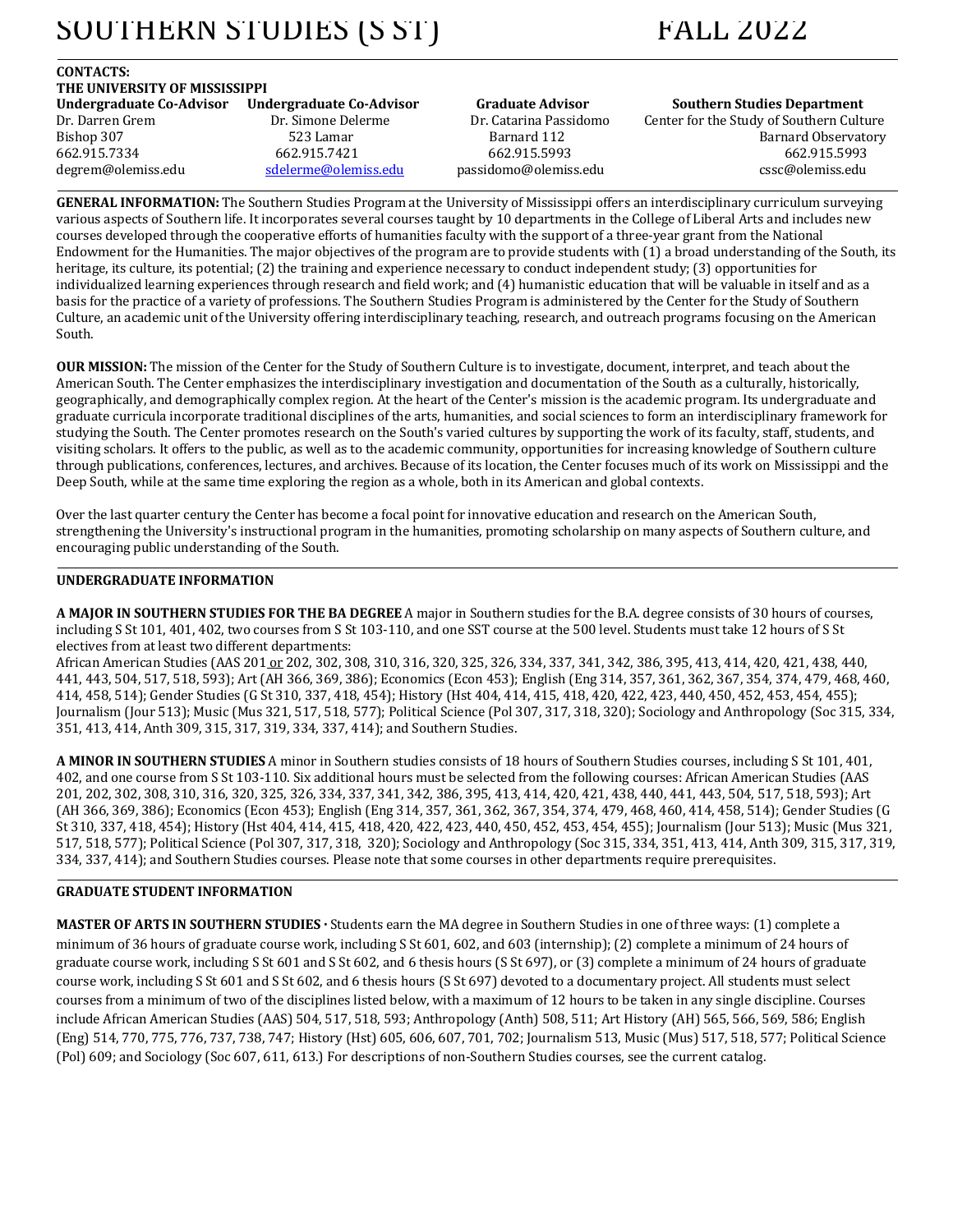## **SOUTHERN STUDIES (S ST) GRADUATE COURSES:**

**534. Documentary Photography:** Course culminates with an all-student exhibition at Gammill Gallery.

**533. Studies in Documentary Field Work and Oral History:** Interdisciplinary study of the theory, practice, and tradition of documentary field research through readings, photography, films, video and audio recordings, and field notes.

**536.** The Southern Environment

**537. Documenting the South in Film**

**538. Advanced Film**

**540: Photographing Place in the U.S. South** 

**555. Foodways and Southern Culture** 

**560. Oral History of Southern Social Movements**

**598/599. Special Topics:** Interdisciplinary study of specialized topics in Southern culture. Can be repeated if topic varies.

601. Graduate Seminar I: Multidisciplinary reading and research seminar in Southern Studies. Students will read and discuss a common core of readings while pursuing research in their individual areas of interest.

**602. Graduate Seminar 2:** Reading, discussion, and research and writing course focused on exploring various perspectives on Southern society, its development and its institutions, social classes, and ethnic and racial groups.

**603. Internship:** Supervised research and work at an off-campus cultural institution. A journal relating the fieldwork experiences of the intern is required of every student. Students receiving 9 hours of credit must submit a final research paper and devote full time to the internship; students received 6 hours of credit must devote full time to the internship, but no research paper is required; students received 3 hours of credit may undertake a half-time internship. Prerequisites: 18 hours of graduate course work.

**605: Advanced Individual Study** 

**610: MFA Seminar**

**CONTACTS:** 

**697: Thesis Hours** 

**699: MFA Workshop**

# SOUTHERN STUDIES (S ST) FALL 2022

| THE UNIVERSITY OF MISSISSIPPI     |                                 |                         |                   |                                          |  |  |  |
|-----------------------------------|---------------------------------|-------------------------|-------------------|------------------------------------------|--|--|--|
| <b>Undergraduate Co-Advisor</b>   | <b>Undergraduate Co-Advisor</b> | <b>Graduate Advisor</b> |                   | <b>Southern Studies Department</b>       |  |  |  |
| Dr. Darren Grem                   | Dr. Simone Delerme              | Dr. Catarina Passidomo  |                   | Center for the Study of Southern Culture |  |  |  |
| Bishop 307                        | 523 Lamar                       | Barnard 112             |                   | <b>Barnard Observatory</b>               |  |  |  |
| 662.915.7334                      | 662.915.7421                    | 662.915.5993            |                   | 662.915.5993                             |  |  |  |
| degrem@olemiss.edu                | sdelerme@olemiss.edu            | passidomo@olemiss.edu   |                   | cssc@olemiss.edu                         |  |  |  |
|                                   |                                 |                         |                   |                                          |  |  |  |
| <b>Southern Studies</b>           |                                 |                         |                   |                                          |  |  |  |
| Intro to Southern Studies         | S ST 101 [1]                    | Barnard 105             | TTH 9:30-10:45    | Grem                                     |  |  |  |
|                                   | S ST 101 [2]*H                  | Barnard 108             | TTH 9:30-10:45    | Gussow                                   |  |  |  |
|                                   | S ST 101 [3]*M                  | Barnard 105             | TTH11:00-12:15    | Delerme                                  |  |  |  |
| South& Race                       | S ST 104                        | Barnard 105             | T TH 1:00-2:15    | Skipper                                  |  |  |  |
| Rights & Southern Activism        | S ST 109                        | Barnard 108             | TTH11:00-12:15    | Eubanks                                  |  |  |  |
|                                   |                                 |                         |                   |                                          |  |  |  |
| Southern Studies Seminar: Society | S ST 401                        | Barnard 108             | M 4:00-6:30       | Ownby                                    |  |  |  |
| Fieldwork and Oral History        | S ST 533                        | Barnard 105             | T 9 am-11:30am    | Rash/Ho                                  |  |  |  |
| <b>Advanced Doc Film</b>          | S ST 538                        | Barnard 108             | T 1:00-3:30       | Jones                                    |  |  |  |
| Photographing the American South  | S ST 540                        | Barnard 105             | W 4:00-6:30       | Wharton                                  |  |  |  |
| Foodways & Southern Culture       | S St 555                        | Barnard 108             | TH 1:00-3:30      | Passidomo                                |  |  |  |
| Graduate Seminar I                | S ST 601                        | Barnard 108             | T4:00-6:30        | Ownby                                    |  |  |  |
| <b>MFA</b> Seminar                | S ST 610                        | Barnard 108             | M 1:00-3:30       | Harper                                   |  |  |  |
| Globalization                     | S ST 612                        | Barnard 108             | TH 4:00-6:30 p.m. | Rea                                      |  |  |  |
| MFA Workshop                      | S ST 699                        | Kinard 239              | M 11:00-11:50     | Harper                                   |  |  |  |
| Internship                        | S ST 603 [1-13]                 |                         |                   | S St Faculty                             |  |  |  |
| Advanced Individual Study         | S ST 605 [1-13]                 |                         |                   | S St Faculty                             |  |  |  |
| Thesis                            | S ST 697 [1-11]                 |                         |                   | S St Faculty                             |  |  |  |
|                                   |                                 |                         |                   |                                          |  |  |  |
| <b>African American Studies</b>   |                                 |                         |                   |                                          |  |  |  |
| African American Experience       | AAS 201 [1]                     | Carrier 220             | T TH 9:30-10:45   | Hyman                                    |  |  |  |
|                                   | AAS 201 [2]                     | Bishop 112              | MWF 10:00-10:50   | Hyman                                    |  |  |  |
|                                   | AAS 201 [3]                     | <b>Weir 106</b>         | TTH11:00-12:15    | Hyman                                    |  |  |  |
|                                   | AAS 201 [4]                     | Bishop 103              | MWF 1:00-1:50     | Hyman                                    |  |  |  |
| African American Experience II    | <b>AAS 202</b>                  | <b>WEB BASED</b>        |                   | Chandler                                 |  |  |  |
| Af Am History to 1865             | AAS 325 / HIS 414               | Bishop 112              | T TH 11:00-12:15  | Ross                                     |  |  |  |
| Anthropology of Blues Culture     | ANTH 337 / AAS 337 [Web 1 & 2]  |                         |                   | Barretta                                 |  |  |  |
| Af Am Women's History             | AAS 362                         | Booneville              |                   |                                          |  |  |  |
| Studies in Black Pop Culture      | AAS 412                         | Longstreet              | T4:00-6:30        | Garrett-Scott                            |  |  |  |
| Civil Rights Era *H               | AAS 443                         | Longstreet              | W 1:30-3:30       |                                          |  |  |  |
| African American Genres           | AAS 363 / ENG 363               | Hume 230                | M W 3:00-4:15     | Nahm                                     |  |  |  |
|                                   |                                 |                         |                   |                                          |  |  |  |
|                                   |                                 |                         |                   |                                          |  |  |  |